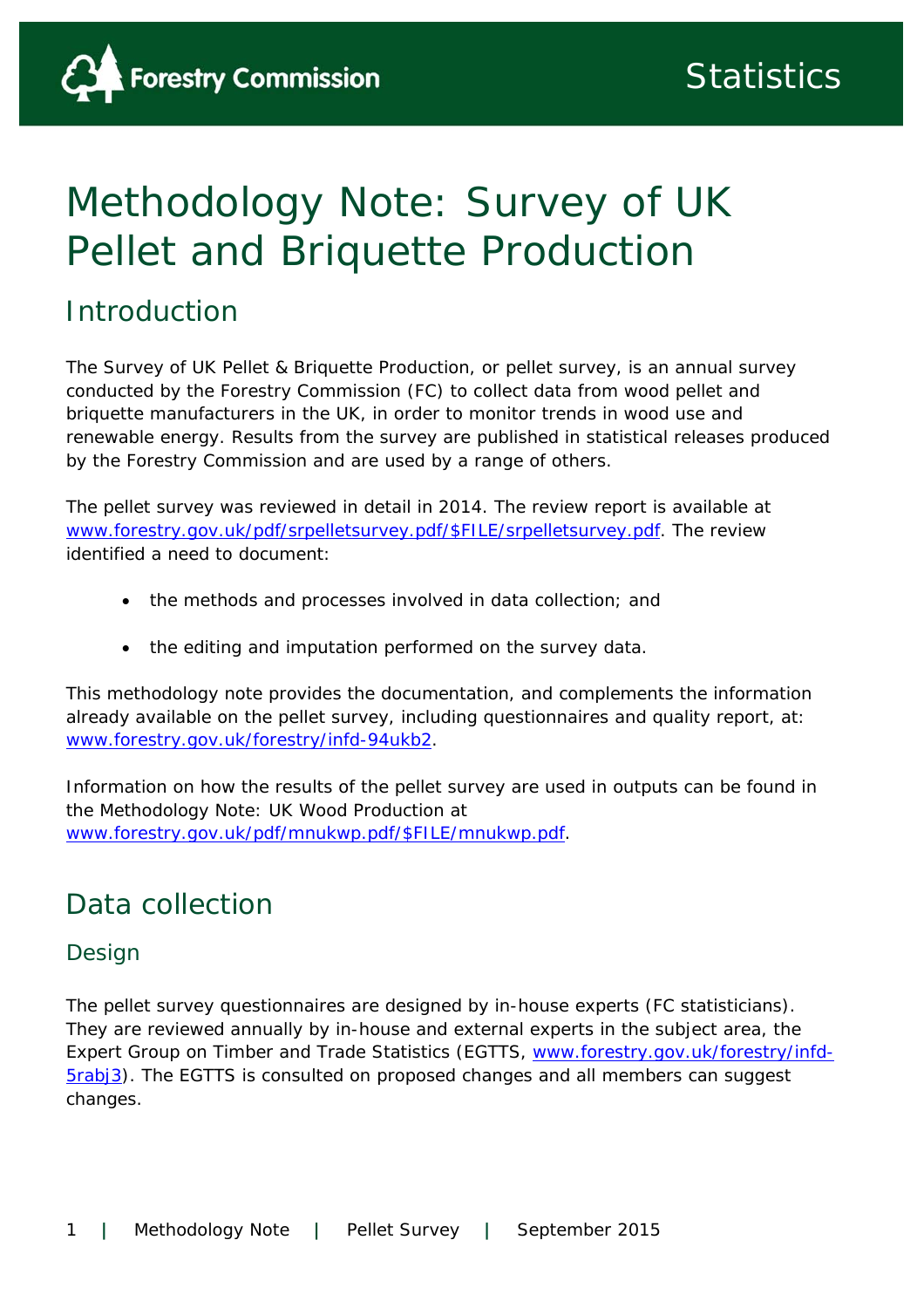An on-going dialogue between the FC statisticians and the EGTTS via three meetings per year ensures that the data collection procedures remain appropriate from the users' standpoint.

As this is a survey of businesses, the questionnaire is available in English only.

The survey is voluntary, and FC statisticians endeavour to make it easier for respondents to supply data by:

- only asking questions that are strictly necessary;
- offering a choice of collection modes (see below);
- stating that estimates are acceptable;
- providing the name and contact details of a survey liaison point; and
- being willing to negotiate a time extension for return of questionnaires.

Details of the questionnaires used, including the justification for every question asked, can be found at:

www.forestry.gov.uk/pdf/pelletsurveyq.pdf/\$FILE/pelletsurveyq.pdf.

The pellet survey is thought to cover nearly all operating businesses and can be considered as a census.

#### **Modes**

Data from the pellet survey are collected through paper and e-mail (via Microsoft Excel). Recipients can complete either paper or Excel questionnaires, as is most convenient to them, which contributes to improved response rate and quality.

Although the responses to paper questionnaires need to be manually entered into the system, the process is still manageable given the number of responses  $(-10)$ , and includes manual quality assurance checks which also need to be performed for Excel data. E-mail collection remains the preferred mode from the FC's perspective, in terms of ease of collection, cost and minimisation of errors.

The survey timetable is set to allow for unexpected delays. The recipients are given several months to complete the surveys, so there is minimal risk that a major disruption would affect response rates.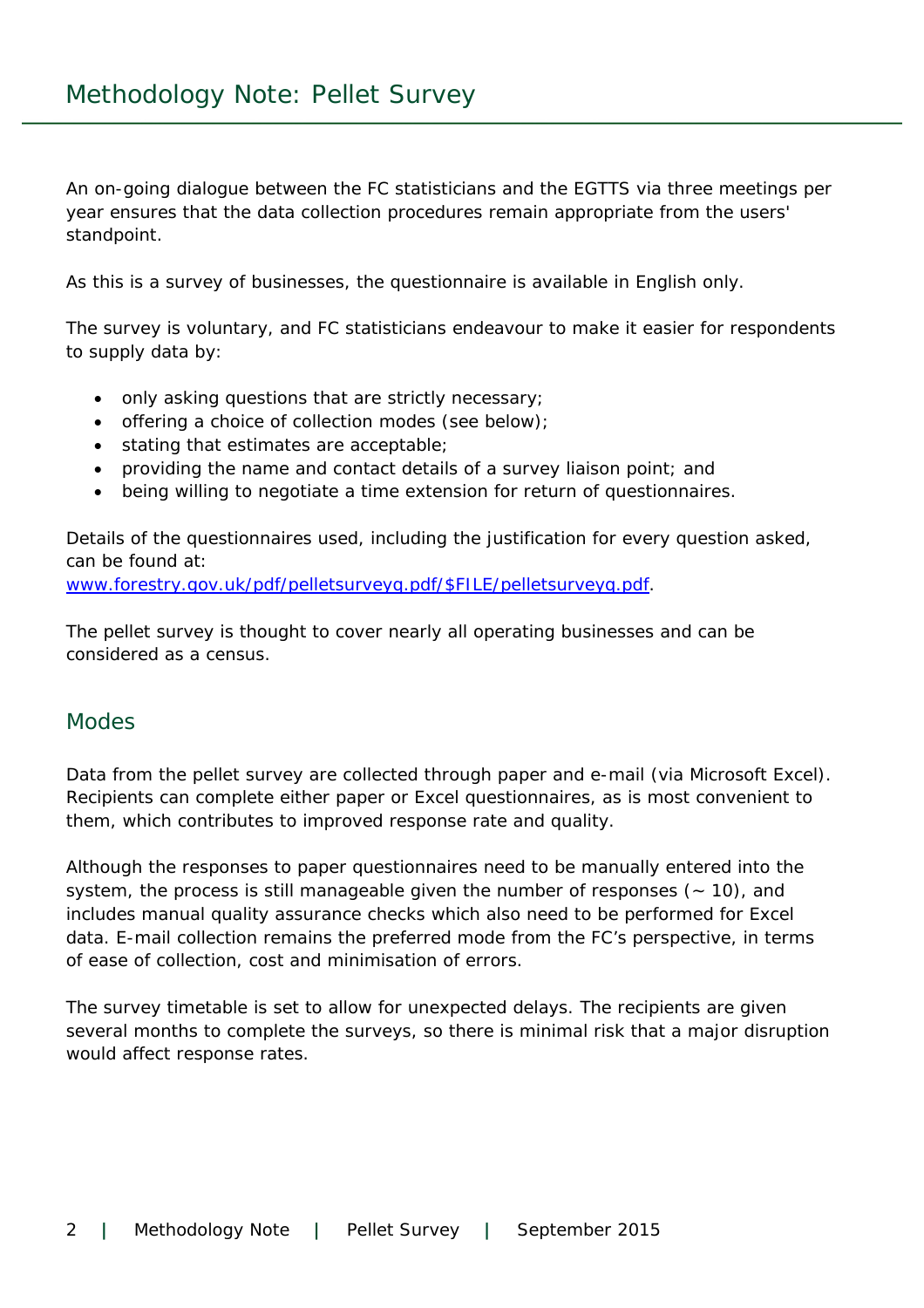#### Response

Historical response rates for the pellet survey are provided in the Sources section of *Forestry Statistics*: www.forestry.gov.uk/forestry/infd-7aqdgc.

More detailed response rates for the latest year are available in the pellet survey quality report at: www.forestry.gov.uk/pdf/ukpelletqrpt.pdf/\$FILE/ukpelletqrpt.pdf.

Please note that in the Sources section of *Forestry Statistics*, nil returns are counted as a response. In the pellet survey quality report, nil returns are excluded, following the approach used by the Office for National Statistics.

Response bias is mostly linked to business size rather than survey mode, with lower response rates for small businesses. It is likely that some of the small businesses on the survey distribution list do not currently produce pellets, explaining the relatively low overall response rate.

Weighted response rates are calculated to provide an estimate of the proportion of the total UK pellet and briquette production that is accounted for by respondents.

#### Data transfer

Individual Excel returns are copied to a master input spreadsheet, before being transferred to SAS, a statistical software package (www.sas.com). Paper returns are entered manually into the master input spreadsheet.

The quality of data transfer is assured by:

- checking that the number of responses received equals the number processed;
- checking for the presence of key respondents;
- when potential errors are flagged during data processing, checking them against the original individual returns; and
- checking of manual data entry and of electronic transfer from Excel to SAS.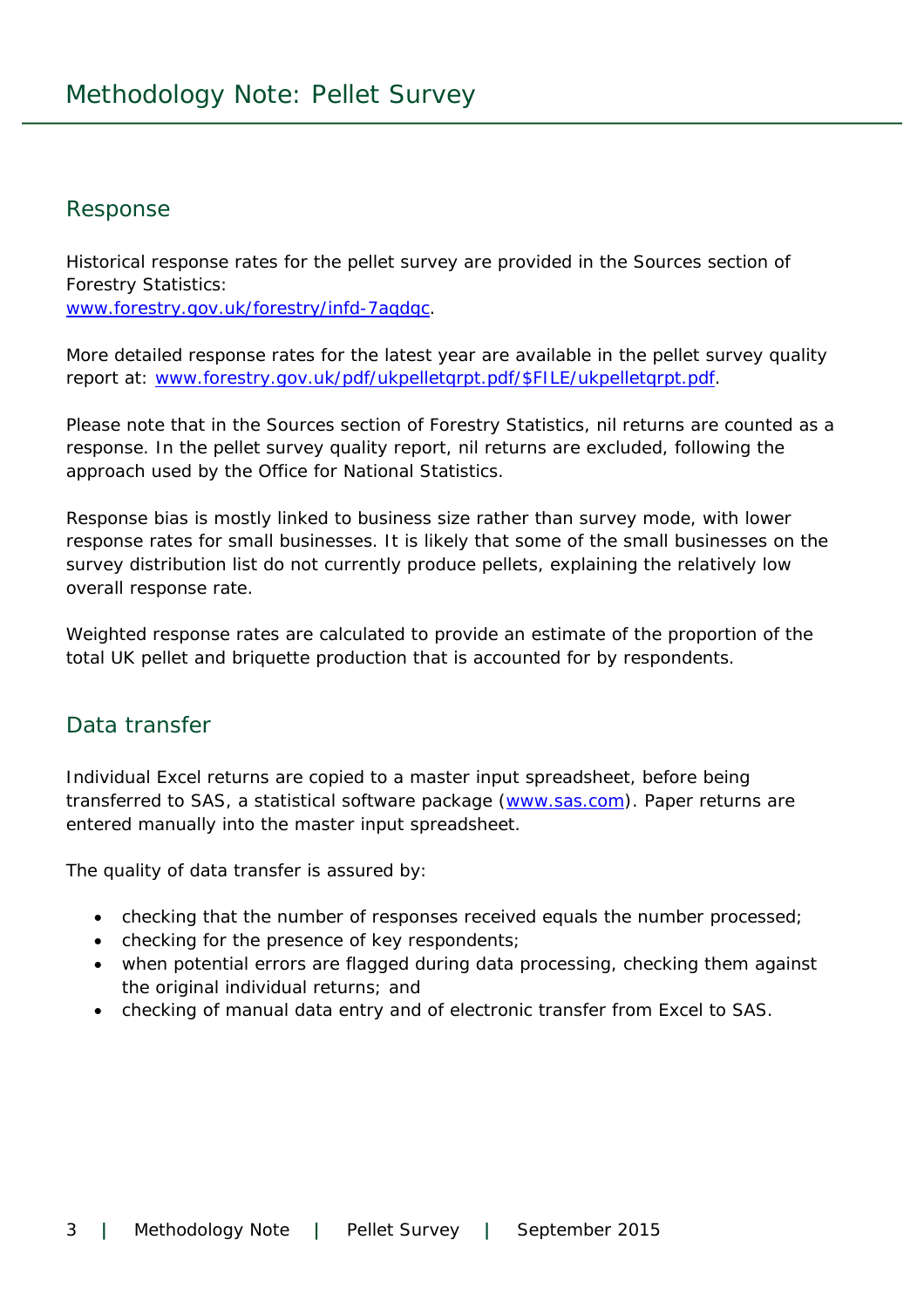## Editing and imputation

Data processing and analysis takes place in SAS and Excel. The processing steps are documented as comments within the SAS code and in the Excel spreadsheets. Data from the latest year is merged with historical data, and the outputs of interest are calculated and exported to Excel.

A number of quality assurance checks, corrections and imputations are carried out at several stages of the data processing and analysis. For large suspected errors or missing data, and for large businesses, the data providers are contacted where possible and asked to check their submission. Failing this, or for minor discrepancies, manual amendments or imputations to record level data are made by the statistics team, mainly based on historical data. Small businesses are not re-contacted in order to limit the burden on data providers. The survey is relatively small, which makes data editing and imputation practical at record-level.

Data entry errors are corrected in the master input spreadsheet. All other manual corrections are coded within the SAS programs, in order to provide an audit trail.

#### Editing

Quality assurance checks and associated editing include:

- completeness (missing, duplicate or incomplete records): check against register for large missing respondents, deletion of duplicate records, check against original return for incomplete records;
- consistency within categories (such as breakdowns not adding up): conversion to percentages when quantities have been entered instead of percentages, completion of incomplete breakdowns;
- consistency between categories (such as consumption and production): flagging up of unrealistic recovery rates for follow-up;
- consistency with historical data (large year-on-year increases/decreases);
- comparison with other data sources; and
- comparison with returns from other respondents.

The wording of the questionnaire has been refined in order to reduce the likelihood of respondent errors occurring.

Some known common errors are automatically edited, such as percentage breakdowns not adding up. The remaining errors are edited manually.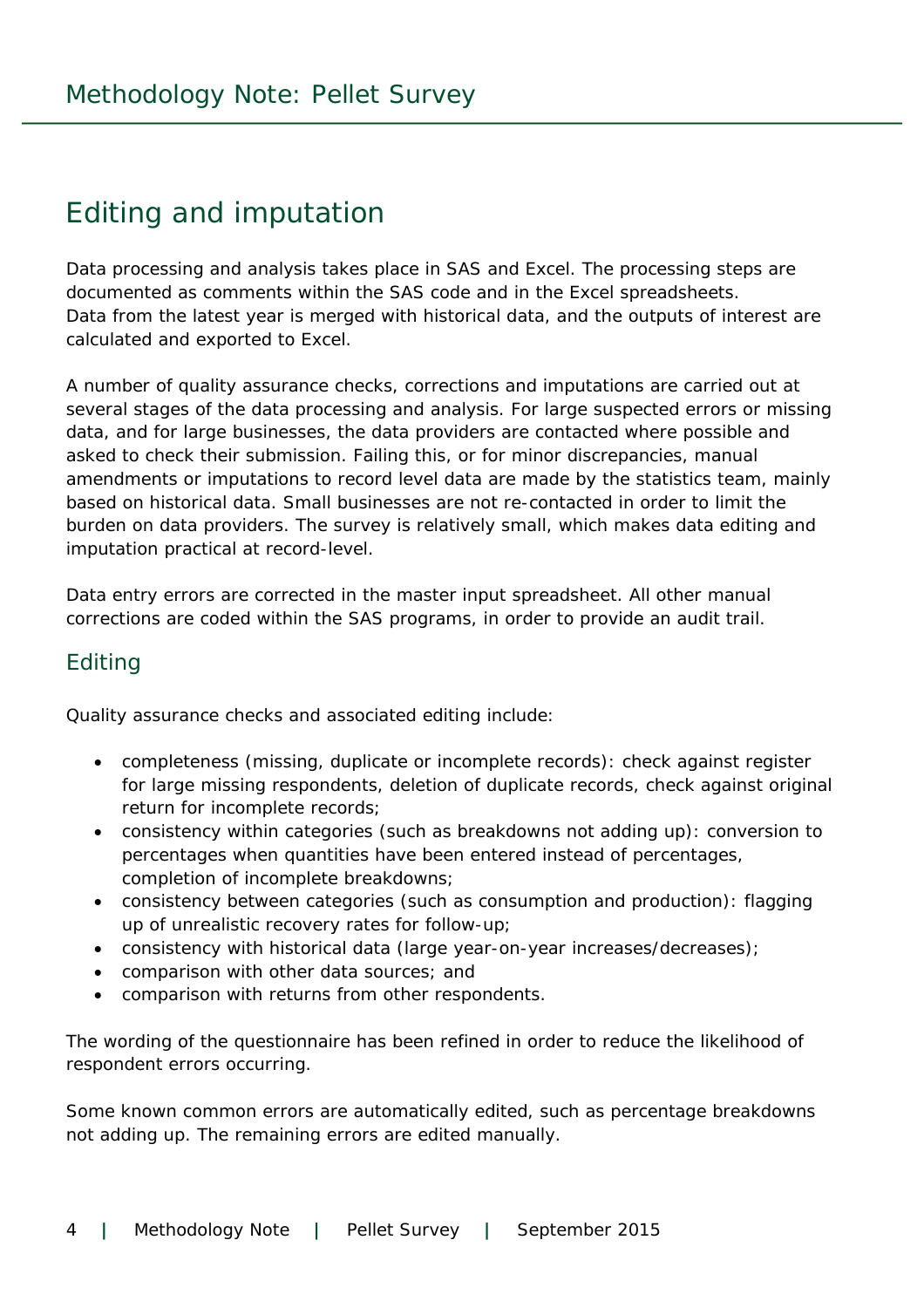The amount of editing carried out is monitored and reported in the pellet survey quality report. The editing rate for key items has been 0% for the last three years.

#### Imputation

Missing values or records are imputed, mainly based on historical data.

When current year data are unavailable and no other information is known, previous year data are rolled forward.

Jeremy Darot / Sheila Ward Statistics, Forestry Commission September 2015